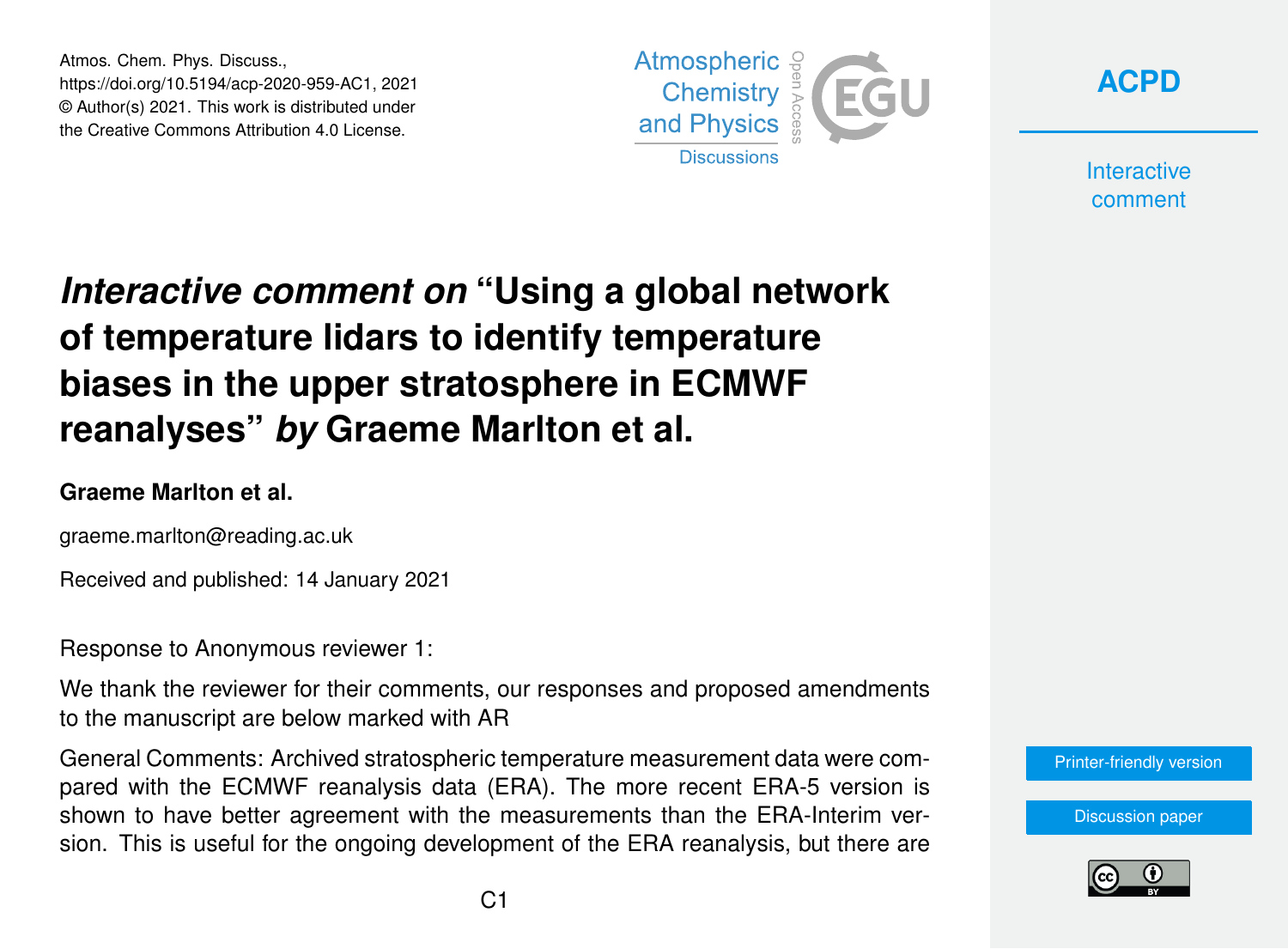no specific scientific questions addressed in the manuscript. I understand that the perspective of the paper is centred on comparing ERA with independent measurements. There is also a difference between the lidar and MLS measurements that is implicit in the results, as the lidar and MLS measurements have different offsets from ERA. Why not add a figure with a comparison between the lidar and the corresponding MLS measurements at each location, and provide some brief consideration of any significant differences? As the work has already been done to match the measurements in time and location, I assume the comparison of lidar and MLS measurements would not require a lot of additional work. It would be a unique contribution to have a comparison between lidar and MLS within the context of ERA. The paper would be more significant and interesting, at least to the lidar and MLS communities.

AR: A Lidar-MLS comparison plot can easily be added and described in the revised manuscript. In response to the reviewers comment "there are no specific scientific questions addressed". The questions addressed in this paper are: What is the temperature bias inferred in the ERA-interim and ERA-5 reanalysis data by an independent measurement technology; ground based temperature lidar. An additional question is how does this bias change in ERA5 over time with the addition of other observations streams into the reanalysis. The introduction and conclusions will be rephrased to emphasise this more.

## Specific Comments

A) In describing the various sources of uncertainty in the measurements, there should be stronger distinction between random error and bias. The difference is important when assessing the averaged differences between the measurements and the model. For example, the uncertainty associated with the correction for non-linear photon counting detection in lidar measurements is a bias, and this is quite different from the random uncertainty associated with the statistics of photon counting detection. The random uncertainty is reduced by averaging, but the bias remains.

**[ACPD](https://acp.copernicus.org/preprints/)**

**Interactive** comment

[Printer-friendly version](https://acp.copernicus.org/preprints/acp-2020-959/acp-2020-959-AC1-print.pdf)

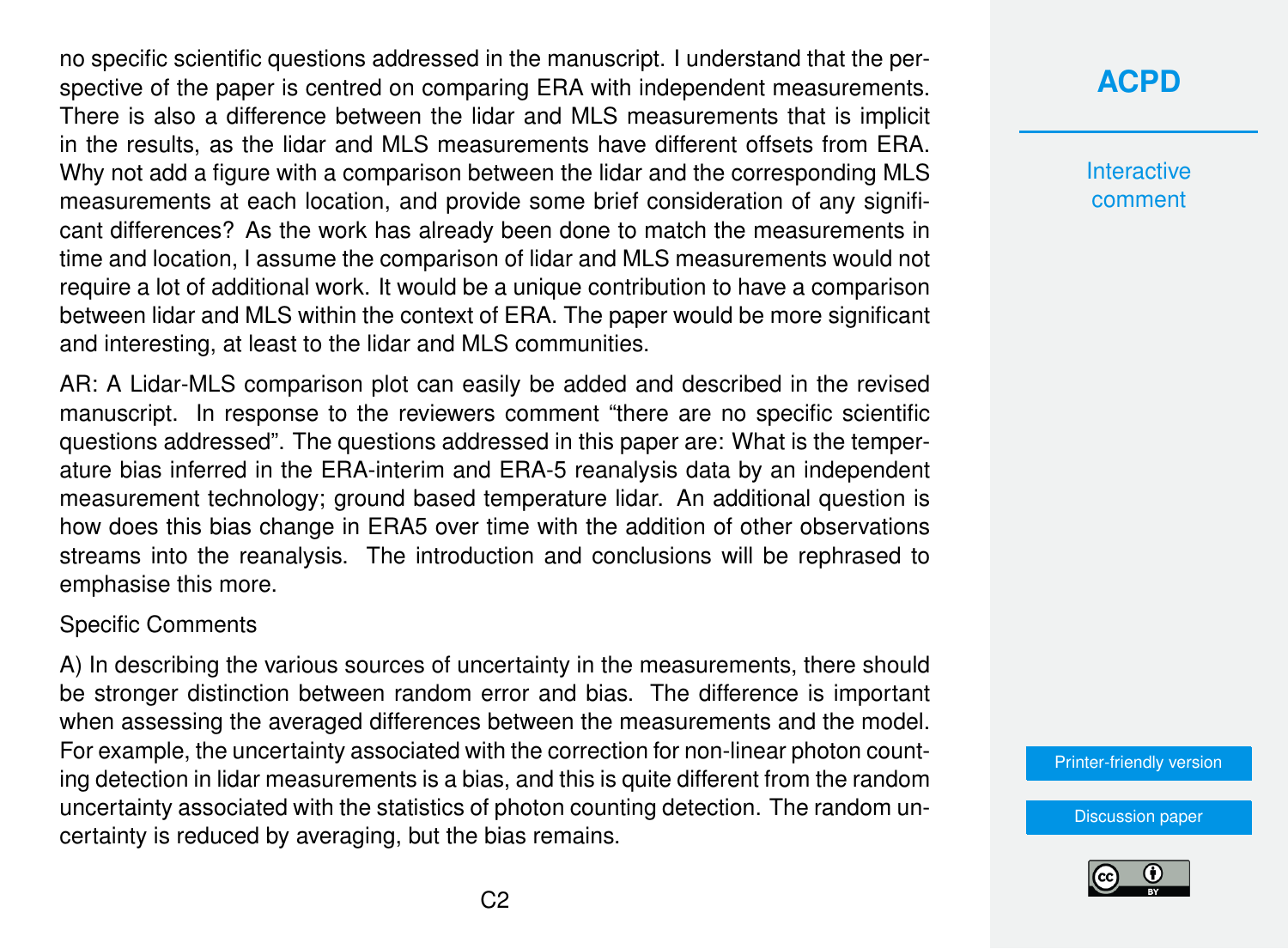AR: We will check the manuscript for all mentions of uncertainty and ensure we are correctly referring to random error and bias, an offset between either two measurement technologies or models are referred to correctly. In response to the more specific comments regarding uncertainty surrounding the corrections in the lidars. From a metrology point anything that is not signal measured by the lidar is noise. This noise can be split into a random components in the form of photon detection, which becomes negligible when averaging, and a systematic component or bias such as level of sky light etc, which can be budgeted and corrections applied for e.g. (Leblanc et al 2016). The text in section 2 of the revised manuscript will be changed appropriately.

B) The description of "background noise" is not very well defined since "noise" is usually associated with random uncertainty. For example, the term "background noise extraction" at page 3, line 25. The constant background signal due to ambient light was subtracted. The "noise" in the background due to the photon counting statistics (Poisson distribution with variance equal to number of counts) cannot be extracted. It remained after the constant background was subtracted. Another example at page4, line 10: "background noise correction uncertainty". Background is subtracted, but random noise is not corrected.

AR: Following discussion above this will be reworded to emphasise that background noise which is systematic can be extracted and removed where random noise from photon counting cannot be corrected.

C) In this reviewer's opinion, phrases with the words "could be", "likely", "do hint at","may be" etc. are not appropriate for a scientific publication.

AR: The manuscript will undergo a thorough proofreading to replace these phrases with more appropriate ones.

D) The conclusion is not substantial. E.g. page 10, line 4: "...should be accounted for." How should it be accounted for and what are the scientific implications?

**Interactive** comment

[Printer-friendly version](https://acp.copernicus.org/preprints/acp-2020-959/acp-2020-959-AC1-print.pdf)